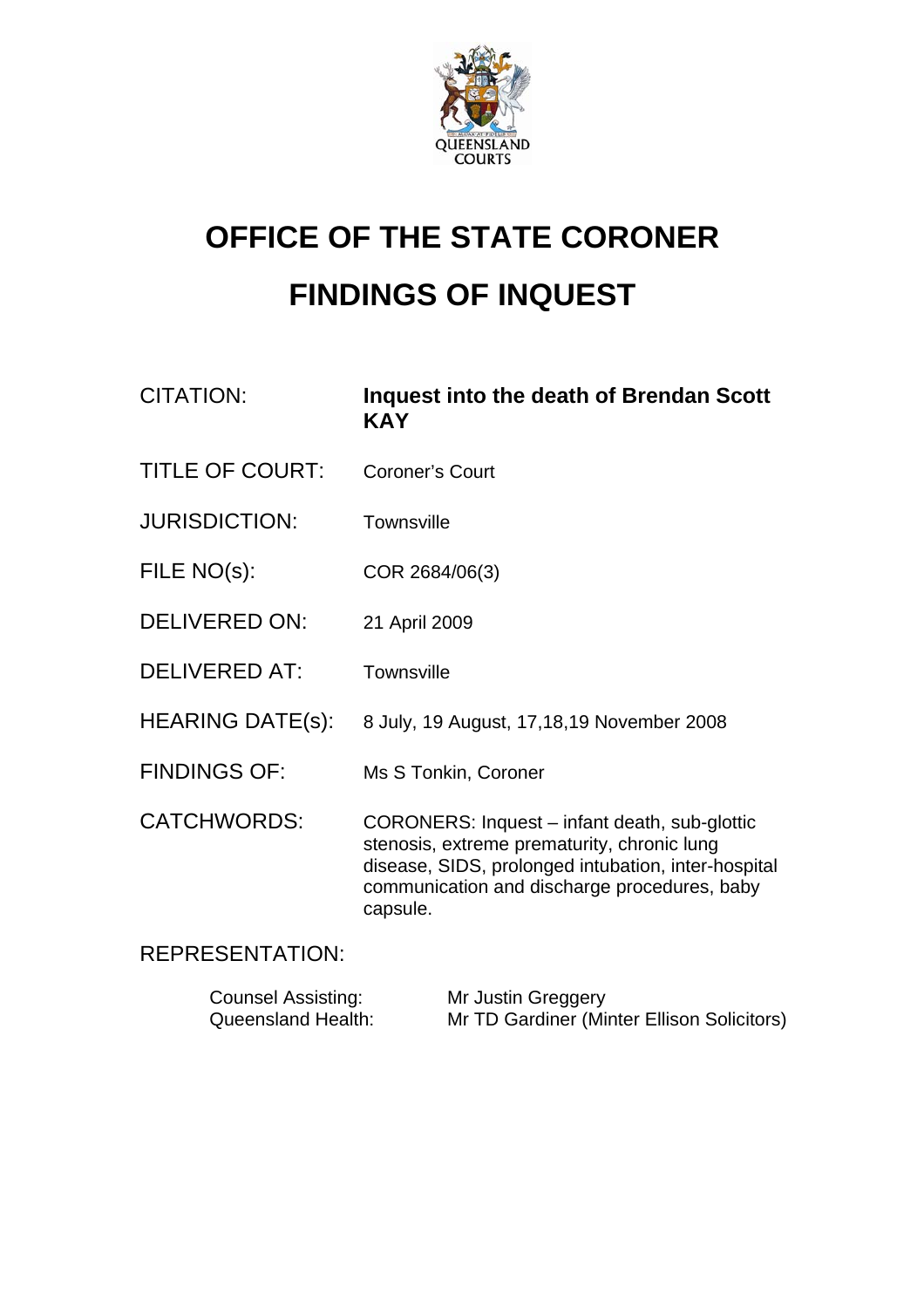Brendan Scott Kay was born to Jennifer Kay and Dwayne Jack on 9<sup>th</sup> June 2006 at the Tully Hospital. He weighed 1006 grams. He was delivered at 26 weeks and 2 days and was thus approximately 14 weeks premature.

## *Background in Townsville*

Brendan was immediately transferred to the Neo-natal Intensive Care Unit (NICU) at Townsville Hospital for specialist care. Due to his prematurity (specifically his lungs, his condition being described by Dr Guan Koh, neonatologist at NICU, as chronic lung disease ,common in babies of such prematurity) he was intubated and ventilated from birth for 71 of the 83 days he was at NICU. After extubation, he received "CPAP" (Continuous Airway Pressure), delivery of positive air pressure through nasal prongs, to assist his breathing.

Prolonged intubation is a life-saving procedure in such young babies, which involves the insertion of an endotracheal tube into the wind pipe. Unfortunately it has the associated potential complication of rubbing on the wind pipe causing swelling and narrowing of the airways causing stridor (inspiratory high pitched noise). Brendan developed this condition. Townsville Hospital Director of Neonatology, Dr Whitehall said that laryngeal stenosis (used often in this case interchangeably with the term sub-glottic stenosis) is a recognised uncommon complication of long term intubation and ventilatory support. He had observed approximately 5 children out of the 700 or 800 young babies he had treated in the last seven years develop laryngeal stenosis from intubation. Dr Cartwright preferred the term sub-glottic stenosis, and considered it more accurate than laryngeal stenosis, due to the location of the narrowing in Brendan below the larynx.

A number of the very severe difficulties Brendan faced as a result of his prematurity were resolved at NICU in Townsville, including feeding difficulties, infections, and abdominal distension, however the stridor remained. A rigid bronchoscopy performed on  $25<sup>th</sup>$  August at Townsville by an ENT surgeon diagnosed Brendan with stenosis (narrowing) at the subglottis (the lower third of the larynx), the narrowest part of the airway, where the cricoid cartilage is situated. This explained the stridor.

## **Transfer to Brisbane**

As there was no paediatric Ear Nose and Throat specialist in Townsville, Dr Yogavijayan Kandasamy, one of the Townsville neonatal staff specialists, after consultation with Royal Brisbane Women's and Children's Hospital (RBWH) NICU in Brisbane, decided to transfer Brendan with his mother to Brisbane to further investigate and if necessary, treat the stridor. They travelled by RFDS on  $30<sup>th</sup>$  August 2006. Brendan had reached a weight of 2177 grams, and was taking feeds of 160mg/kg per day. He was 83 days old. After so long in the Townsville NICU, his mother who had remained by his side fully involved in his daily care, had developed quite a close and mutually respectful and trusting relationship with the medical and nursing staff there.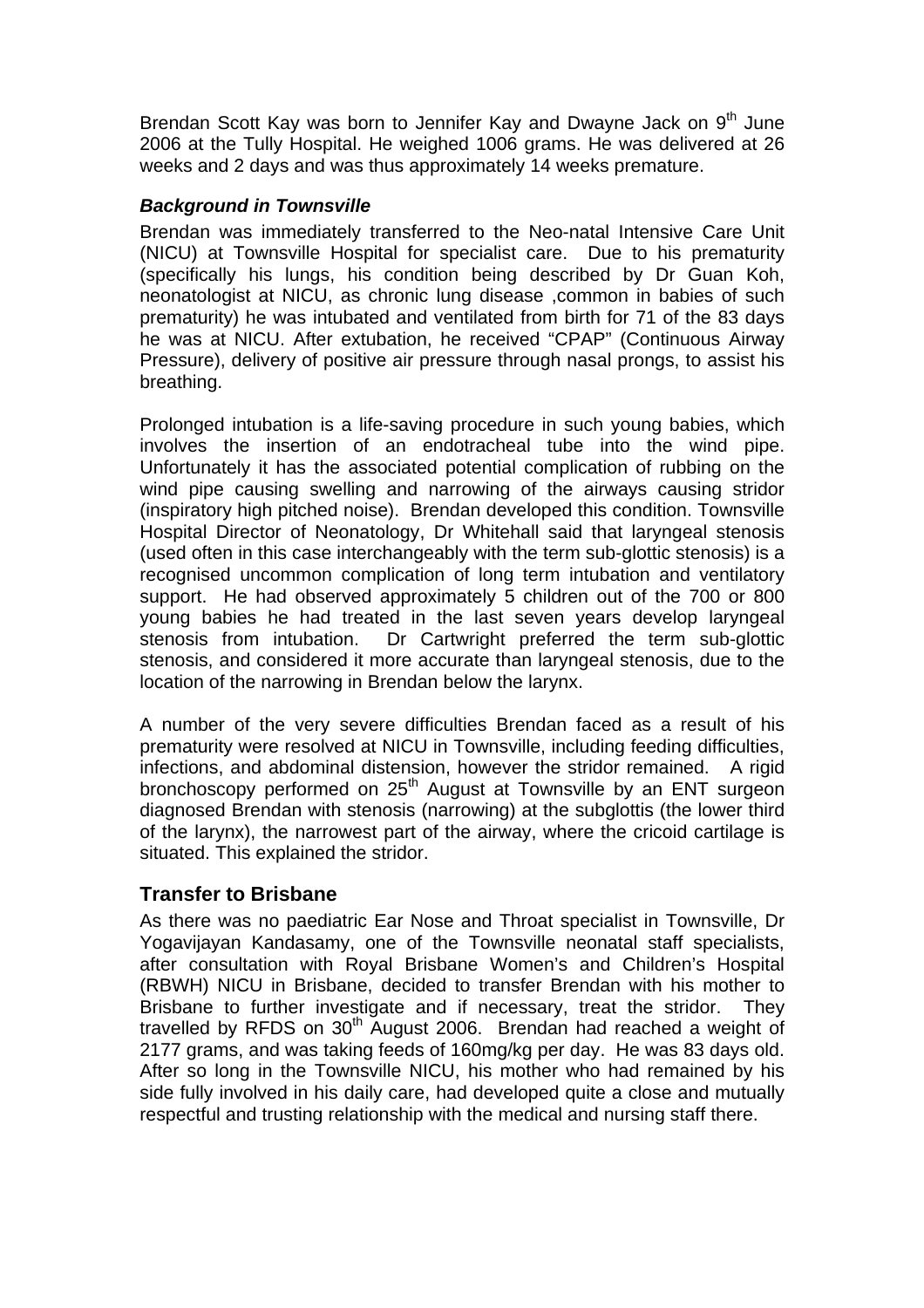## **Investigations in Brisbane**

Brendan's condition was eventually investigated in Brisbane, after delays due to the unavailability of theatre time, on  $7<sup>th</sup>$  September, 2006 by rigid bronchoscopy and laryngoscopy by Dr Christopher Perry, the consultant paediatric ENT surgeon (Otolaryngologist, Head and Neck Surgeon). Dr James Earnshaw, first year ENT trainee with Royal Australian College of Surgeons assisted him.

When Jennifer and Brendan had initially arrived in Brisbane, Jennifer had been upset by Dr Earnshaw's remark that he did not understand why Brendan had been sent to them. Dr Perry's investigation revealed mobile and healthy vocal cords, and healthy lower trachea and bronchi, with clinically insignificant subglottic stenosis, which was dilated with the scope. A 2.5 mm ETT passed with ease with a small leak. Brendan had minor airway trauma.

He was ventilated for 24 hours after the procedure, and then required 4 days of CPAP and 3 days of dexamethasone to reduce the swelling. No surgical intervention was considered necessary. He was ready for discharge home, and was now 104 days old, tolerating demand feeds and weighed 2,800g. His mother was attending to all his daily care requirements more than adequately, and she was keen to get back home as she had no family support in Brisbane. Stridor was still present but only when he was disturbed or feeding.

At RBWH, Dr David Cartwright, Director of neonatology, in consultation with Dr Barry Steinberg, Consultant Paediatrician, considered there was no further need for Brendan to be in hospital and that he should be discharged directly home. This decision was not influenced by availability of beds in Townsville. His mother was so keen to get home that she proposed to go by train, however Dr Cartwright took the firm view he should transfer by air to Townsville, as he was too young for the long train journey.

#### **Return to Townsville**

About 90% of inter-hospital transfers occur by RFDS fixed wing aircraft, the balance 10% by Careflight helicopter.

A RFDS "back transfer" opportunity became available via Mackay, so on  $20<sup>th</sup>$ September 2006 Brendan and his mother flew back to Townsville. It is unusual for patients being discharged directly home to be transported by RFDS, as that transport is usually reserved for inter-hospital transfers. In this case, as a booking had been made in early September when it seemed Brendan could not undergo investigation in Brisbane after all, the booking, which involved return to Townsville Hospital, remained in place, QCC, usually responsible for such transfers, was not advised by RBWH of the updated plan which was now for Brendan to go direct to home at Tully.

On the flight his heart rate, respiratory rate and oxygen saturation were monitored, and apart from the sensor becoming detached from his foot and being reattached to his hand, there was nothing remarkable. Jennifer however gave evidence that his oxygen saturation dropped to 28 then gradually picked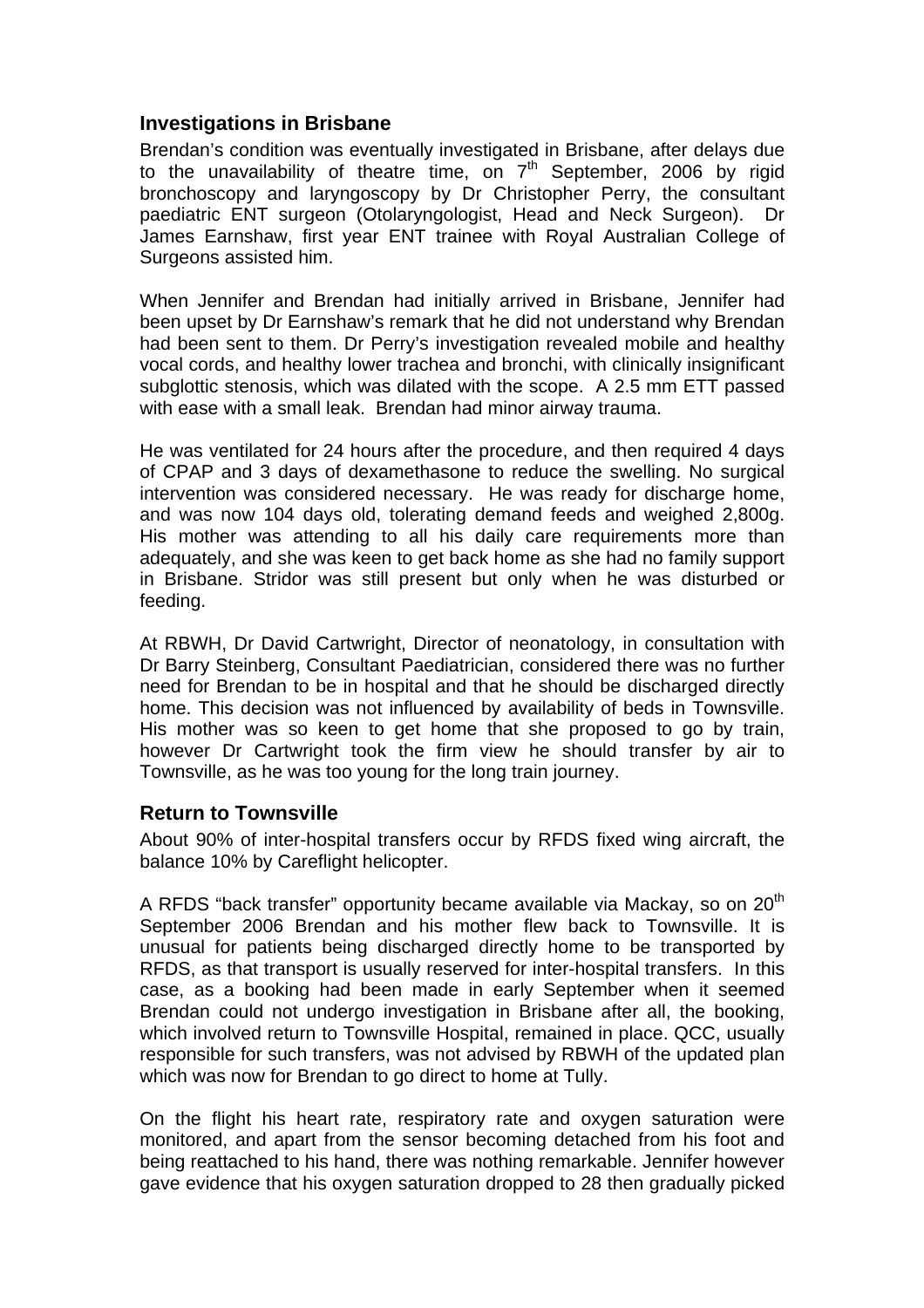up to 60 then mid 80's. She did not say anything at the time to Nurse Debbie Schmidt, the RFDS escort.

On arrival at Townsville airport around 6pm (which was later than originally expected when the plan was made for Brendan to take this flight), they were met by Brendan's father Dwayne, in the family car. Nurse Schmidt rang Townsville NICU to ensure Brendan was not expected there and was told by a nurse in management that he was not. (It was in fact the Special Care Nursery that was expecting him, and they were not consulted.) Brendan took a normal bottle feed, of 80ml, and was then installed in the baby capsule in the back seat. About 31km before Ingham Jennifer felt Brendan's hand was limp, and he had gone quiet. She realised he had stopped breathing.

## **Attempted resuscitation**

Dwayne attempted CPR while Jennifer gave him instructions she was receiving over the phone. She called the ambulance which met them at the BP Service station at Ingham and transferred him, whilst continuing resuscitation efforts, to Ingham Hospital where he was blue, limp but still warm, with no breath and no pulse detectable, but some pupil responsiveness to light. Dr Brett Scott, who had one year's experience with intubation of such young babies, initially tried to insert a 3.5mm ET tube (expecting it to fit a child of Brendan's size), and then a 2.5mm tube, commencing at about 8.45pm. He later heard that Brendan had sub-glottic stenosis, which he then realised was consistent with the difficulty he had inserting the larger tube. CPR continued. Despite all attempts, Brendan was unable to be revived. Dr Guan Koh, the neo-natologist who had been significantly involved with Brendan's care at NICU, travelled urgently to Ingham in the hope of assisting with resuscitation however Brendan was already dead when he arrived at 2300 hours.

His life was pronounced extinct at 2300 hours on 20<sup>th</sup> September 2006 at Ingham Hospital.

## **Autopsy**

Professor David Williams conducted an autopsy on 22<sup>nd</sup> September 2006 at Townsville Hospital and issued his report concluding that the cause of death was "laryngeal stenosis", on the basis that this was the most significant of 3 significant abnormalities he found on examination. He photographed the larynx, preserved in formalin, some days after the autopsy, to demonstrate the narrowing of the airway he observed.

Professor Williams further noted the presence of features consistent with attempted resuscitation. In relation to the respiratory system, he reported:

*"The epiglottis has a moth eaten appearance and the entry to the larynx is normal but there is laryngeal stenosis approximately 4 mm distal to the laryngeal inlet. ...gastric contents are noted to be present in the main bronchi".*

Histological examination of the larynx revealed: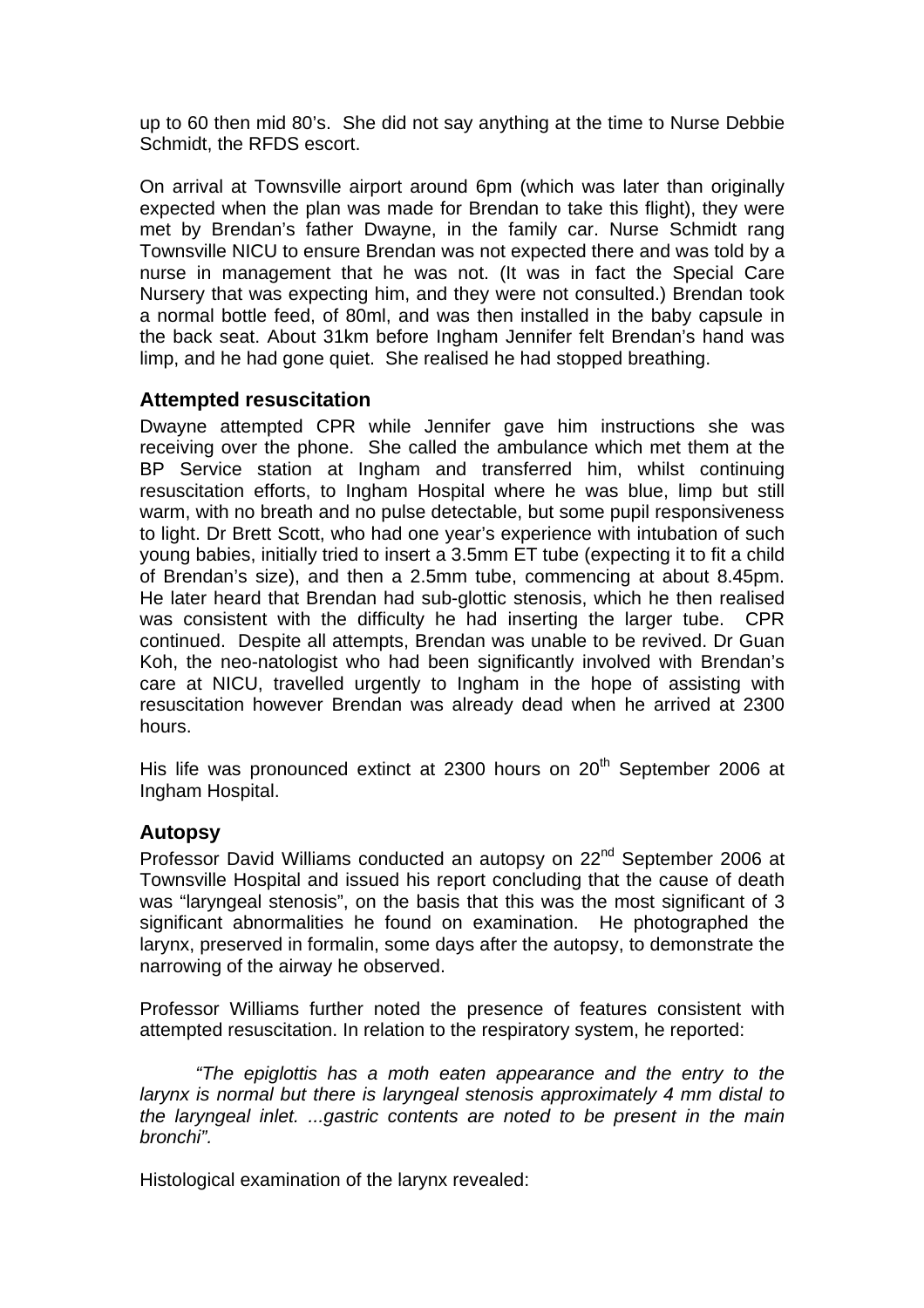*"marked congestion and also mild to moderate chronic inflammation at the laryngeal inlet. In the more severely narrowed areas of larynx, there is extensive laryngeal oedema in the submucosa."* 

He noted petechial haemorrhages in the heart, which tend to be more common in deaths involving a lack of oxygen, and very common in SIDS, as well as inflammation around one coronary artery, and thirdly a giant cell hepatitis in the liver. He did not discount that Brendan may have had a coronary artery spasm that could not be recognised at autopsy, sufficient to cause death.

This was the first autopsy in over 30 years' experience in forensic pathology Professor Williams had undertaken involving a child with subglottic stenosis. In relation to the onset of stenosis and its development, he said he would defer to the opinions of ENT surgeons. He was unable to put a time frame on the development of the laryngeal narrowing to the point that it would cause death. He accepted that the appearance of the epiglottis and the oedematous features of the soft tissue in the larynx were probably evidence of trauma resulting from the attempted intubation with the 3.5mm ET in Ingham.

The parents were advised of the autopsy results by letter from the Coroner enclosing the Post mortem examination report.

#### **Issues**

Brendan's parents were understandably most upset. Jennifer had been assured before leaving Brisbane that his condition of sub-glottic stenosis was not clinically significant, however the evidence from the post mortem report was that within 12 hours of discharge, he had died of the very condition for which he had gone to Brisbane for investigation. Her faith in the medical specialists in Brisbane was completely destroyed.

To add to her concerns, she heard from Dr Koh that Townsville Hospital had been expecting Brendan to come back overnight on his return from Brisbane, and that Dr Koh was very surprised to hear that they were going direct from Townsville airport, home to Tully with no overnight observation at NICU. He said they normally have babies over-nighting in NICU before discharge to places like Tully. Clearly there had been a miscommunication between the hospital in Brisbane and NICU.

She was also concerned about his oxygen saturation on the flight, and felt the nurse accompanying them, Debbie Schmidt, was not watching and responding to the monitor.

Jennifer requested that an inquest be held to investigate what appeared to her to be incompetence in diagnosis and treatment, as well as incompetence in communication between the hospitals. She had good reason to believe that these issues must have contributed to Brendan's completely unexpected death.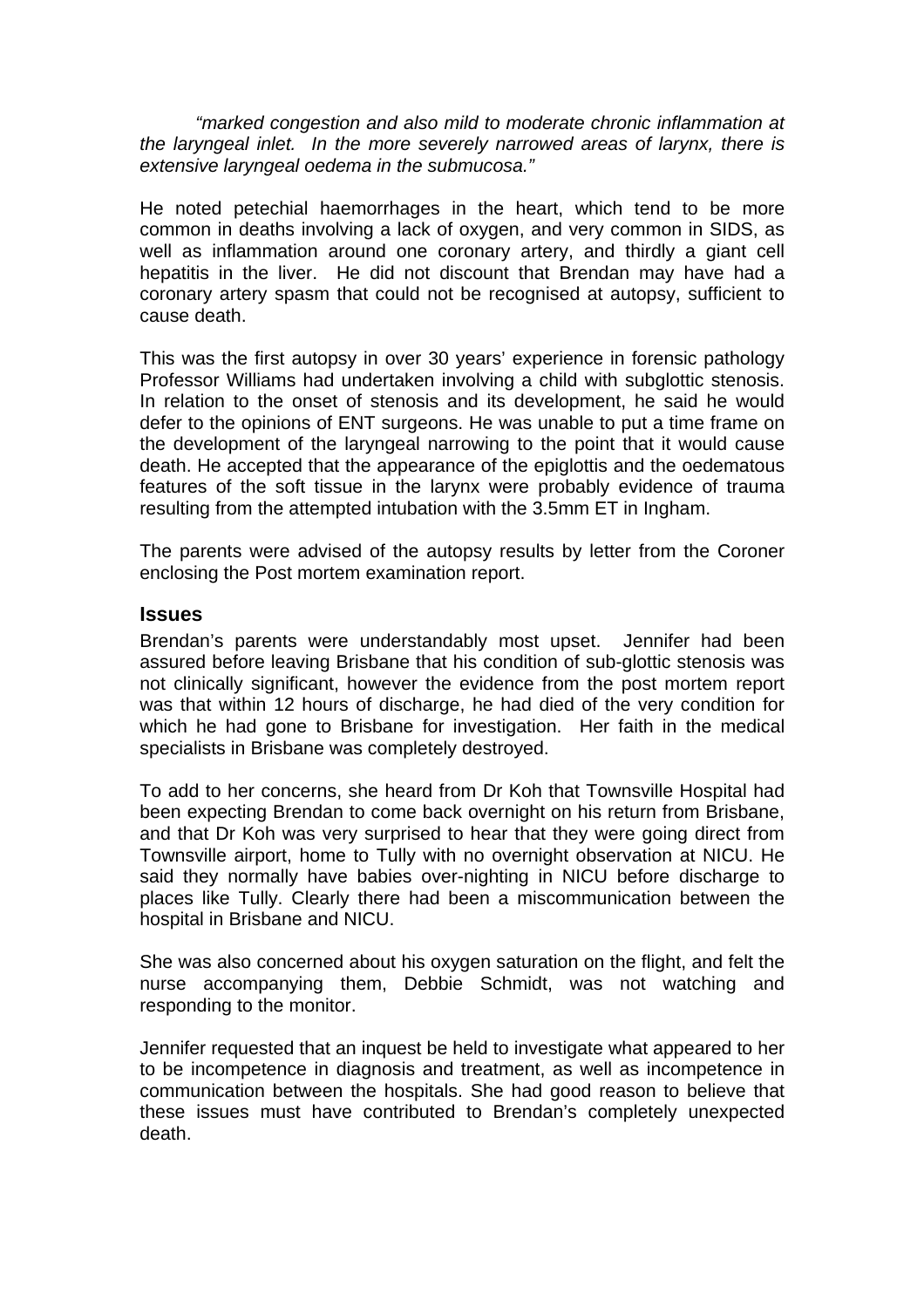Under s.8 of the *Coroner's Act 2003*, Brendan's death was reported to police as a "reportable death" as doctors attending Brendan were unable to issue a death certificate naming the cause of his death.

The issues for investigation by the inquest were identified by me as:

- (a) the cause of Brendan's death;
- (b) whether there were any inadequacies in the Queensland Health discharge procedures and if so did they contribute in any way to the death;
- (c) was the care provided by the Royal Brisbane Women's Hospital to a standard expected of professional health carers?
- (d) are there any changes to the management of neonates being repatriated to their homes in regional areas involving coordination with regional health service providers that could reduce the chance of death occurring in similar circumstances in the future?

## **Cause of death**

The Root Cause Analysis investigation carried out by Queensland Health referred to in more detail under the heading

"Co-ordination between RBWCH and regional health providers" postulated as follows:

*Possible modes of death:* 

- *Hypoxia due to central apnoea (unlikely due to no history of apnoea and aspiration)*
- *Asphyxiation due to obstruction of airway subglottic (unlikely as anatomical and no acute oedema. No stridor noted by mother)*
- *Asphyxiation due to reflux and positional due to capsule?? (gastric contents in lower airway)*
- *Laryngo, tracheomalacia with airway obstruction (no floppy larynx noted)*

and went on to make the following comments on the post mortem examination:

- *Only performed transverse section at laryngeal inlet. No longitudinal sections performed or photographed*
- *Gastric contents in the airways could have been the result of resus or could have been causative of the asphyxia*
- *Airway diameter not measured.*

At the inquest, opinions varied as to the cause of death.

Dr Guan Koh, Clinical Director, Institute of Women's and Children's Health, a neo-natal specialist at Townsville Hospital, who attended Ingham Hospital where he found that Brendan was already deceased, was of the opinion that Brendan died of aspiration of gastric contents with a background of sub-glottic stenosis. Dr Scott in Ingham had reported that Brendan had milk in his mouth when he commenced intubation. Gastric contents were found present in the main bronchi by Professor Williams.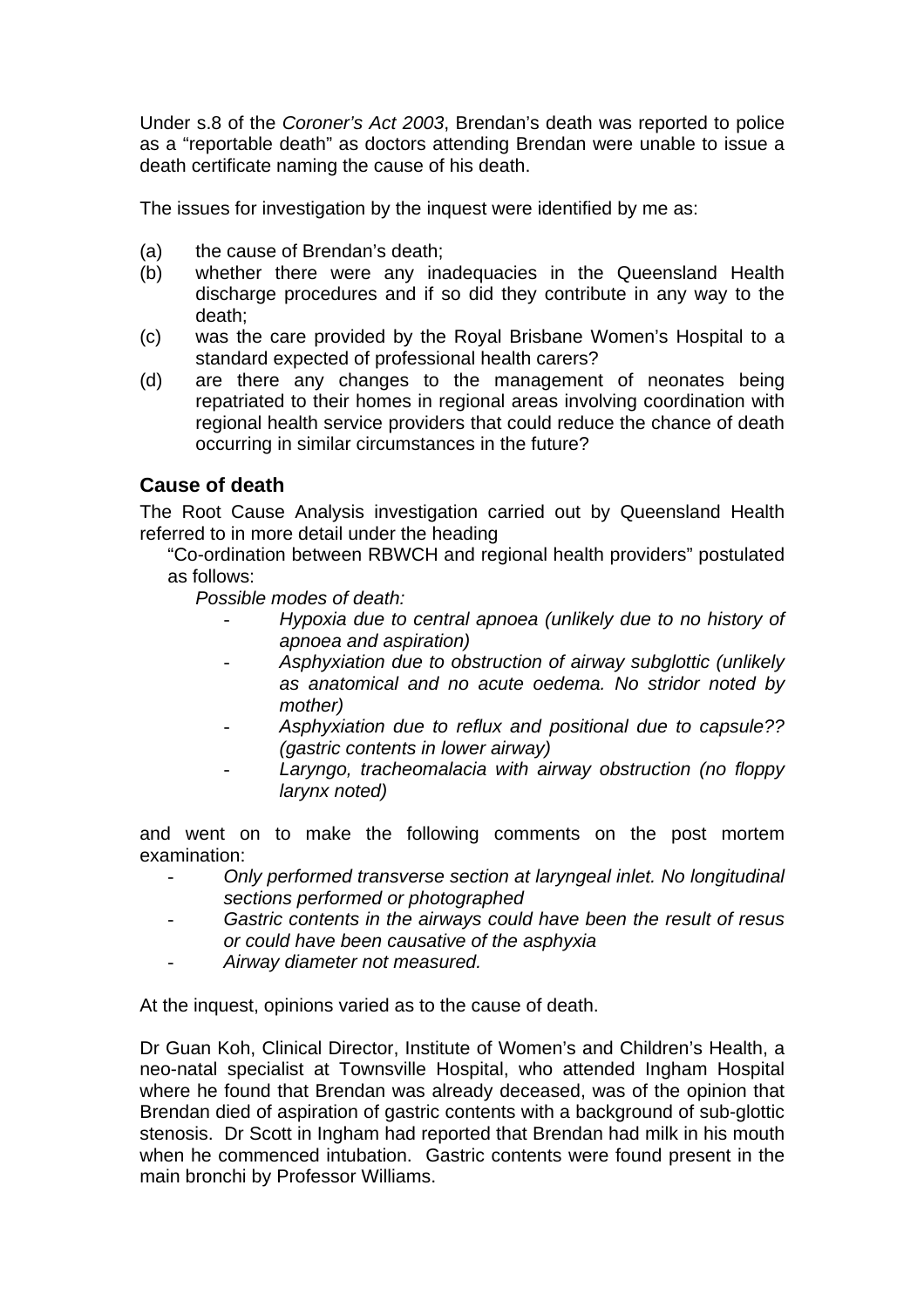Professor Williams noted however that there was no inflammatory response in the lungs to the presence of the acidic stomach contents, which would be expected if the contents had entered the lungs while Brendan was alive, supporting Dr Whitehall's conclusion (below) that the milk came up after Brendan died. Professor Williams also concluded that rather than causing death, the presence of the milk was an artefact of resuscitation.

I do not accept that Brendan was asphyxiated by aspiration of his stomach contents, in view of this evidence. I am satisfied that the milk in his mouth when being resuscitated was most likely the result of the resuscitation attempts including CPR in the car and not likely to have played any part in his death.

In relation to SIDS as an alternative cause of death, Professor Williams spoke of his personal dislike of the category, as it involves not finding a definite cause of death, resulting in his experience, in a lack of closure for the parents. As a result of a personal experience with a SIDS death his personal opinion is

*"that it's better to have a cause of death than no cause of death because people, when there's no cause of death, are always a bit prone to ask questions in a ..somewhat suspicious way".* (Transcript p 2-55 line 12)

The majority specialist opinion (Drs Kandasamy, Whitehall (Director of Neonatology Townsville Hospital), Alcock (Staff Specialist Neonatologist Townsville Hospital), Perry, and Cartwright, was that the cause of death in Brendan's case is unknown, and that the death falls into the category of SIDS (Sudden Infant Death Syndrome), with an underlying condition of or associated with sub-glottic stenosis, and extreme prematurity.

Dr Whitehall's evidence was that there is no research that shows that SIDS is associated with laryngeal stenosis, and indeed plenty of evidence that SIDS is associated with extreme prematurity and chronic lung disease. He believed that it is likely that gastric contents came into the bronchi after death as a result of associated relaxation of valves and sphincters, and not that the baby asphyxiated or drowned after vomiting, as he had no history of reflux. He commented that the narrowing of the airway, photographed by Professor Williams must have happened after death, as otherwise the baby could not have breathed nor fed, which clearly he was able to do until just before Ingham, approximately one hours distant from Townsville. There was no event in his opinion short of an anaphylactoid reaction such as after a bee sting, that could have caused such rapid narrowing from a functional although narrowed airway to completely closed as in Professor Williams' photographs. He conceded that the swelling may have been caused by the intubation during the attempted resuscitation at Ingham hospital, subsequent to Brendan being found in the car to have stopped breathing. Professor Williams' own evidence supports this likelihood:

 "*perhaps the effect of eventually achieving intubation, artefacts creep in. I see things that are recorded in my histological description, bits of airway*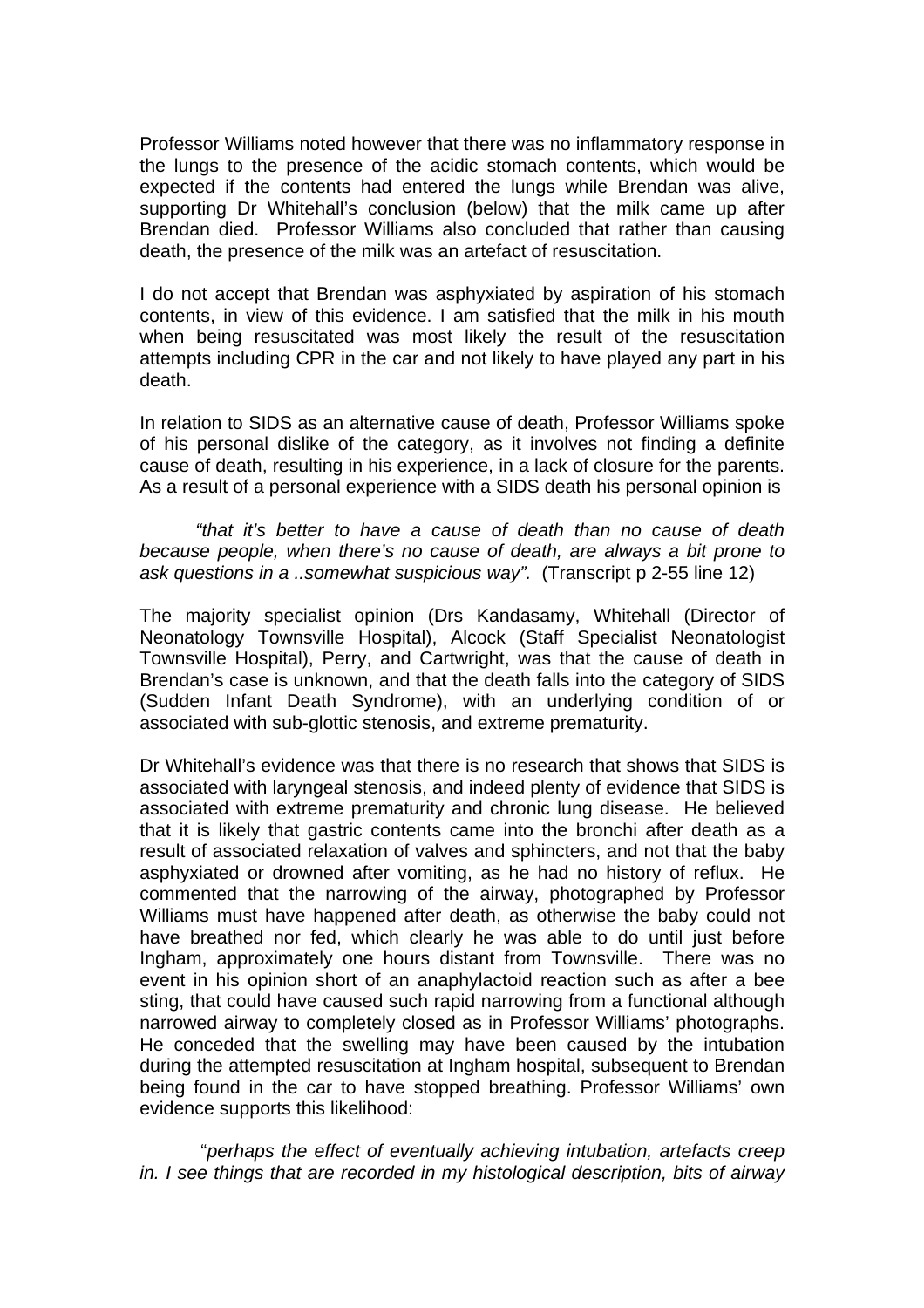*lining get knocked off and haemorrhage occurs, and congestion."* (Transcript p2-46 line 19)

Dr Perry's evidence was that within 10 minutes of the insertion of the bronchoscope for the purpose of his investigation, acute oedema or swelling of the airway can occur and accordingly such procedure has to take place with intensive care facilities available. It is not surprising in light of this evidence, that Brendan suffered extreme swelling reported by Professor Williams in the course of the resuscitation. Dr Cartwright's evidence supports this conclusion also.

All the evidence supports the view that Brendan's condition was stable prior to his discharge from RBWH and on his arrival in Townsville. None of the evidence supports a conclusion that the condition of sub-glottic stenosis caused his death.

I am satisfied that the swelling observed by Professor Williams in the soft tissues of the larynx was not present when Brendan stopped breathing in the car and is an artefact of resuscitation. I am further satisfied that the cause of his ceasing to breathe in the car, and the mechanism of his death are unknown, and that the death should be categorised as a SIDS Death, associated with sub-glottic stenosis and extreme prematurity.

## **Q Health discharge procedures**

On 4<sup>th</sup> September Dr Gary Alcock Neo-Natologist on duty in Townsville received a call from Brisbane to say that Brendan was being sent back to Townsville NICU without being investigated. He successfully lobbied for the investigation to be done given the complication for mother and baby involved in returning to Brisbane later.

At around 10.30 or 11am on 20<sup>th</sup> September, Dr Cartwright was made aware of an RFDS flight that could take Brendan back to Townsville. A call was made by Edwina Gomes to Townsville Hospital to say that this would happen but that he did not need to go to Townsville Hospital before discharge home. The Brisbane Registrar, Dr Rachel Susman phoned Dr Kandasamy to tell him and to arrange a follow-up appointment in a few weeks' time in Townsville with further FNT review in Brishane in December

At 7.00am the same day, Dr Koh in Townsville received notice of a phone request from QCC in Brisbane for Townsville Hospital to accept Brendan and sent a message to say that was acceptable. This arose because of the earlier booking for him before Dr Perry's investigation, when it was expected that he would be returned to Townsville Hospital without being investigated. At that time he was not yet well enough to return home. Dr Goh was expecting him all day on 20/9/06, and was shocked that evening to hear that he was at Ingham Hospital at 9pm being resuscitated.

The confusion that occurred, and of which the parents became aware after Brendan's death, from Dr Koh, was unacceptable, and added to their suspicions that the discharge procedures were deficient. Additionally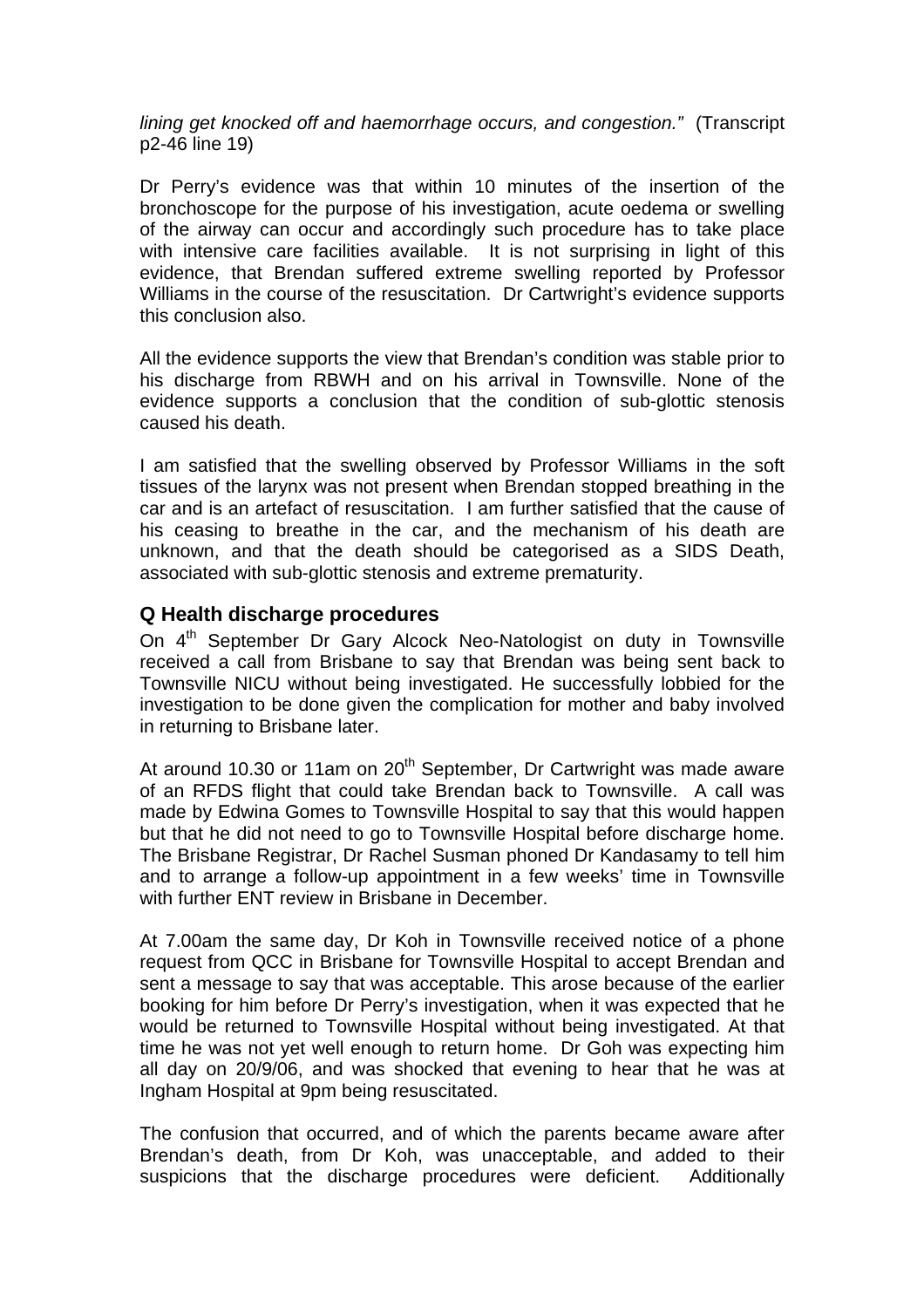Jennifer's evidence was that in Brisbane she was told several times that Brendan would be returned to Townsville Hospital for 24 hours' observation before discharge home. It must be remembered however that in Brisbane she also strongly expressed her desire to get home and Drs Cartwright and Steinberg took her wishes into account when deciding that Brendan could go straight home.

I am not satisfied that had Brendan returned to Townsville Hospital for observation before driving home to Tully that would have prevented his death. As a premature infant with chronic lung disease, he was at risk of unexplained death, and the overwhelming expert opinion, which I accept, is that this could have occurred at any time following his discharge.

## **Standard of care at RBWCH**

I am satisfied that the care Brendan received at RBWH was of world class standard. Understandably, as she had no family support in Brisbane Jennifer was keen to go home as soon as she could. She had been intimately involved in Brendan's daily care since his birth and was familiar with the medical procedures and the monitoring of his functions as a result. She did not know the staff in Brisbane, and had built a strong relationship with the staff in Townsville.

It is unfortunate that Dr Earnshaw commented to her that he did not know why they had been sent to Brisbane, as it was already very trying for her to have had to make that journey. His comment was insensitive, although it was probably intended to reassure her that Brendan's condition did not seem severe. Dr Earnshaw and his colleagues see the acute cases, and he was in a good position to make an initial assessment on the basis of his experience, which was confirmed by Dr Perry's investigation in theatre.

It is also unfortunate that it initially appeared that Brendan's investigations would have to be postponed and Jennifer and he would be required to travel to Brisbane again later, due to problems with theatre time, however as it happened, theatre time became available.

Jennifer mentioned issues she had with the standard of nursing care; however there will always be shortcomings and imperfections particularly in the eyes of vigilant parents and following an event such as this death.

The Townsville specialists all spoke highly of the qualifications and experience of the Brisbane neo-natal specialists and I was extremely impressed with their professionalism and concern. There is no basis for criticism of the care they provided or the decisions they made.

In relation to her concerns that Brendan's oxygen saturation dropped to dangerous levels on the RFDS flight back to Townsville, and was not observed by Nurse Schmidt, Dr Perry's evidence was that an oxygen saturation of 30 is very dangerous. It would have been very obvious. The child would be a very dusky grey or blue colour. He had only observed such a low level in a theatre situation which required intervention to improve the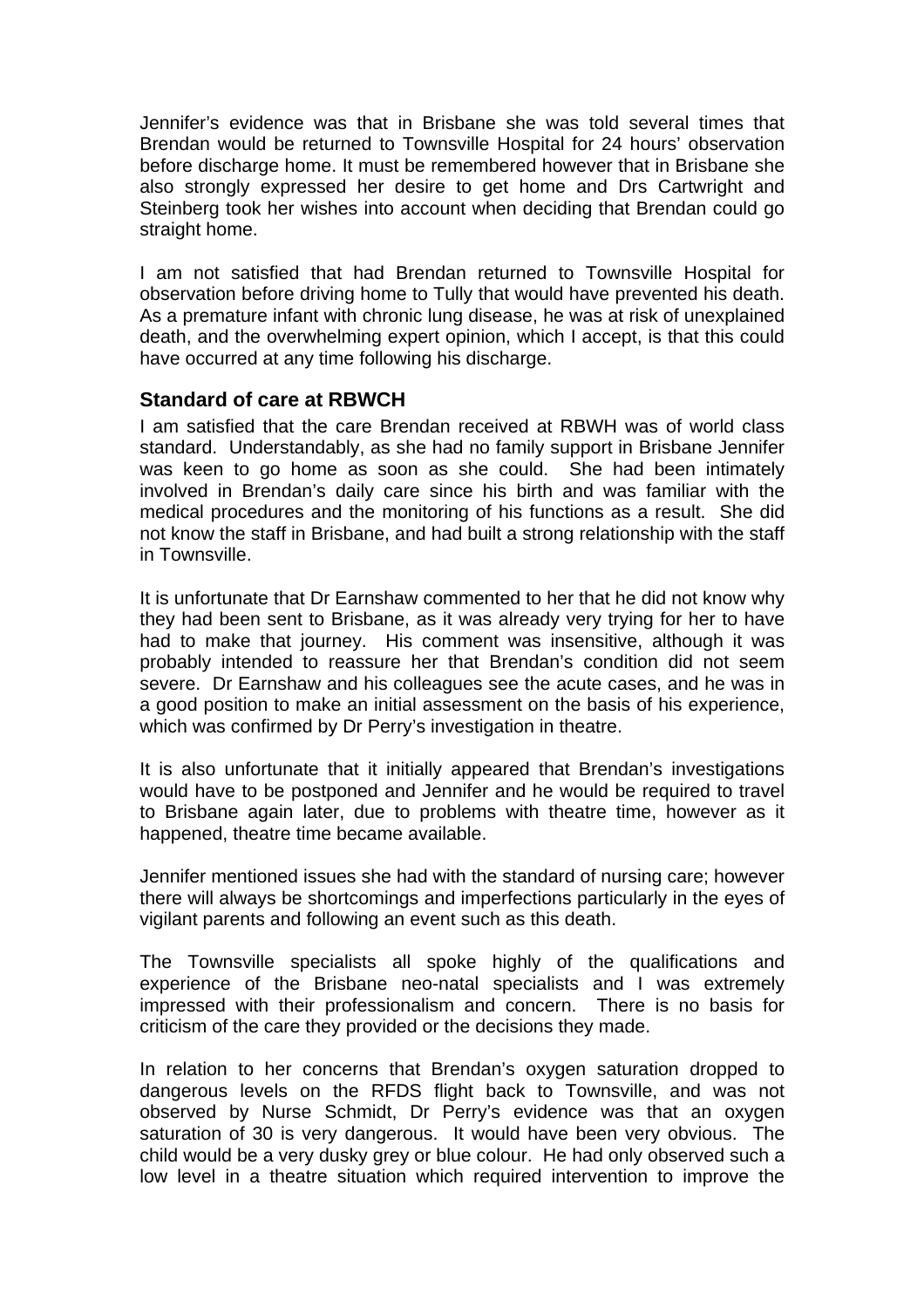oxygen level. Dr Koh said that on the flight, Jennifer had told him that Brendan had gone well during the flight and she expressed no concern about the flight. I am not satisfied that there was any deficiency at all in Nurse Schmidt's monitoring of Brendan on the flight. Jennifer must have been mistaken, or have misread the monitor or been confused by the dropping out of the monitor momentarily resulting in Nurse Schmidt moving it from his foot to his hand.

I am satisfied that following Brendan's death, in reflecting on her relationships with staff in Townsville and in Brisbane, and in the context of the cause of death given by Professor Williams, Jennifer understandably felt critical of the Brisbane hospital staff. That unit was much bigger and busier, and she had not formed relationships of the same quality with the Brisbane staff. This would no doubt have coloured her opinion of them.

## **Co-ordination between RBWH and regional health providers**

Queensland Health conducted a Root Cause Analysis Investigation to identify steps that could prevent an event such as this in the future.

The following recommendations (not unanimously adopted by all participants) resulted from that:

-That the Queensland Clinical Coordination Service, neonatal Services in RBWH and Townsville Hospital co-develop a cognitive aid/checklist for back transfers from SE Queensland to North Queensland, to ensure that the appropriate level of clinical escort and logistics planning occur.

-RBWH and Townsville Hospital implement a policy that neonates returning from tertiary care in Brisbane be routinely transferred back to Townsville Hospital prior to discharge home.

-Neonatal services provide advice to all parents regarding safety issues of transportation including infant car restraints-e.g. the Australian Transportation Safety Bureau Brochure issued to all parents.

These recommendations were made after identification of

- the increased risk of a baby with sub-glottic stenosis suffering asphyxia leading to death;
- the likelihood of the final part of the journey by road home occurring in the dark contributing to delayed recognition of asphyxia leading to death;
- the necessity of feeding the baby during travel because of the large distance, and the increased likelihood that the baby would regurgitate and aspirate leading to asphyxia and death.

In relation to the risk thought to possibly exist in relation to car restraints for neonates, it was noted that in this case the baby had reached full term by the time he travelled. Concern was expressed at the risk that parents might be tempted to hold babies in their arms rather than restrain them in the hope of avoiding airway obstruction, thus placing these infants at greater risk of injury in the event of an accident. A car seat challenge was not considered warranted.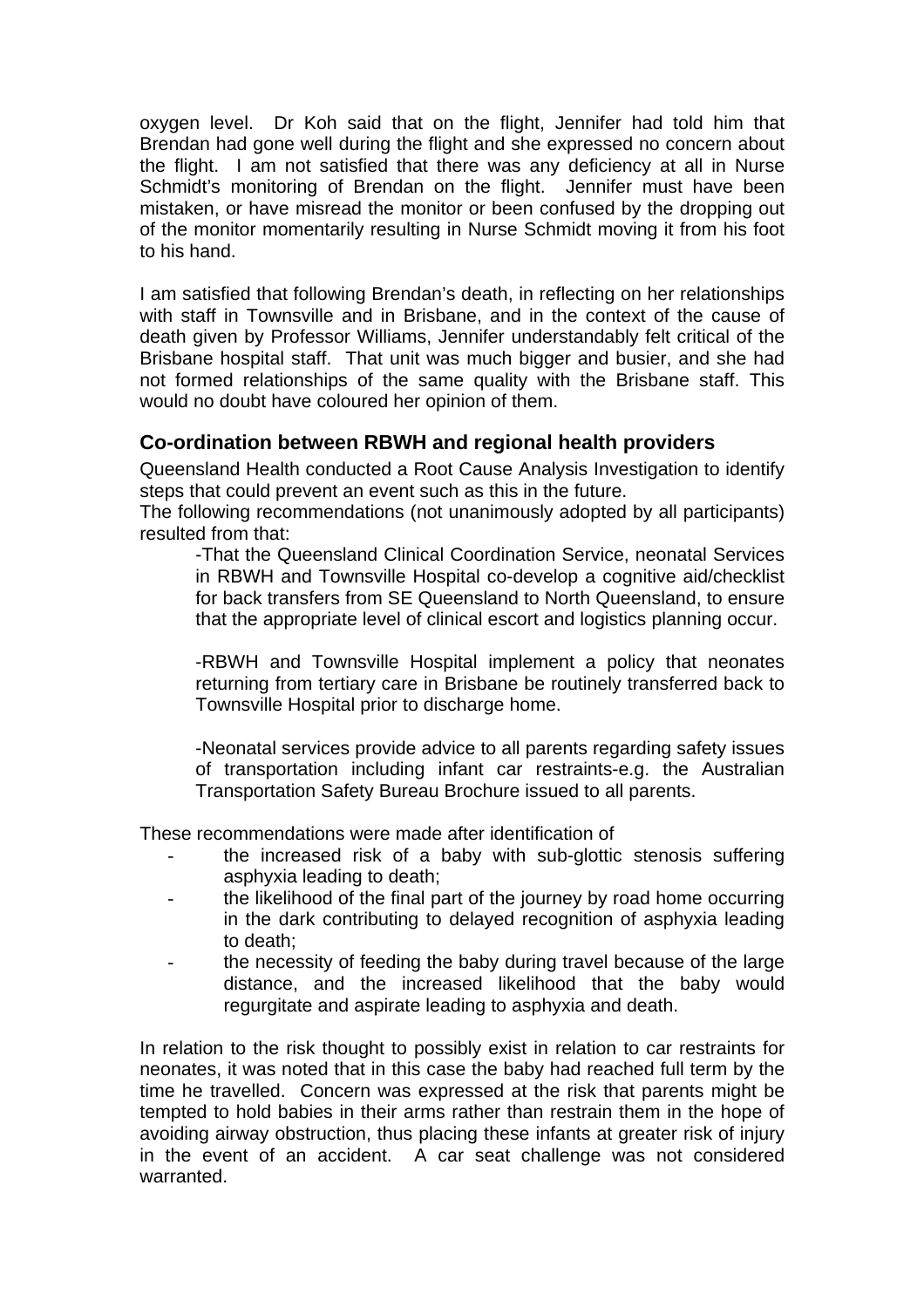The investigation identified a need for improved communication between RBWH neonatal consultant staff and surgical subspecialties, specifically in relation to direct consultant to consultant communication before and after definitive interventions.

It was also noted that Brendan was known by 2 different surnames, Tozer and Kay, which very likely gave rise to confusion and may have contributed to the miscommunication between RBWH and Townsville Hospital and QCC. Consistency of name is important.

In the meantime the procedures have been altered and QNETS has been established to coordinate medical transport of neo-natal and paediatric patients between hospitals in Queensland. It has been co-located with QCC to maximize relevant communication in relation to patient transfers. Dr Mark Stewart Elcock, Director of the Statewide Clinical Co-Ordination and Retrieval Service based in Townsville, interpreted the records relating to Brendan's transfer. He acknowledged that whilst communication in relation to retrievals and transfers has improved via the new system, which has been in place since February 2007, it is still not perfect. He commissioned the root cause analysis following Brendan's death.

He agreed that consultant to consultant communication would be ideal, but pointed out that the consultants are not necessarily easily available because of their other commitments e.g. to other hospitals and to their private practices, and that it is not necessarily practical to expect that they be involved in the frontline communication in relation to transfers. His opinion was that the complete integration of the neo-natal/paediatric transfer service and the adult service would result in the best utilisation of resources and added that advertising was occurring for a new Statewide Director in January 2009, which he believed would improve the situation. I am satisfied that measures have been taken and continue to be refined to address the issue of communication.

Dr Cartwright spoke of two specific changes that had been made to improve communication issues so that in his view the same miscommunication would not arise again:

- One nursing discharge coordinator coordinates all transport systems communication into and out of the nursery;
- Communications regarding the transport go through the QNETS neonatal paediatric coordinator co-located with the Queensland Clinical Coordination Centre (QCCC) and that person is in possession of all the details.

He considered that these two changes have resulted in a major improvement to the system and he could not think of any recommendations for further improvement.

I am not satisfied that the miscommunication contributed to Brendan's death.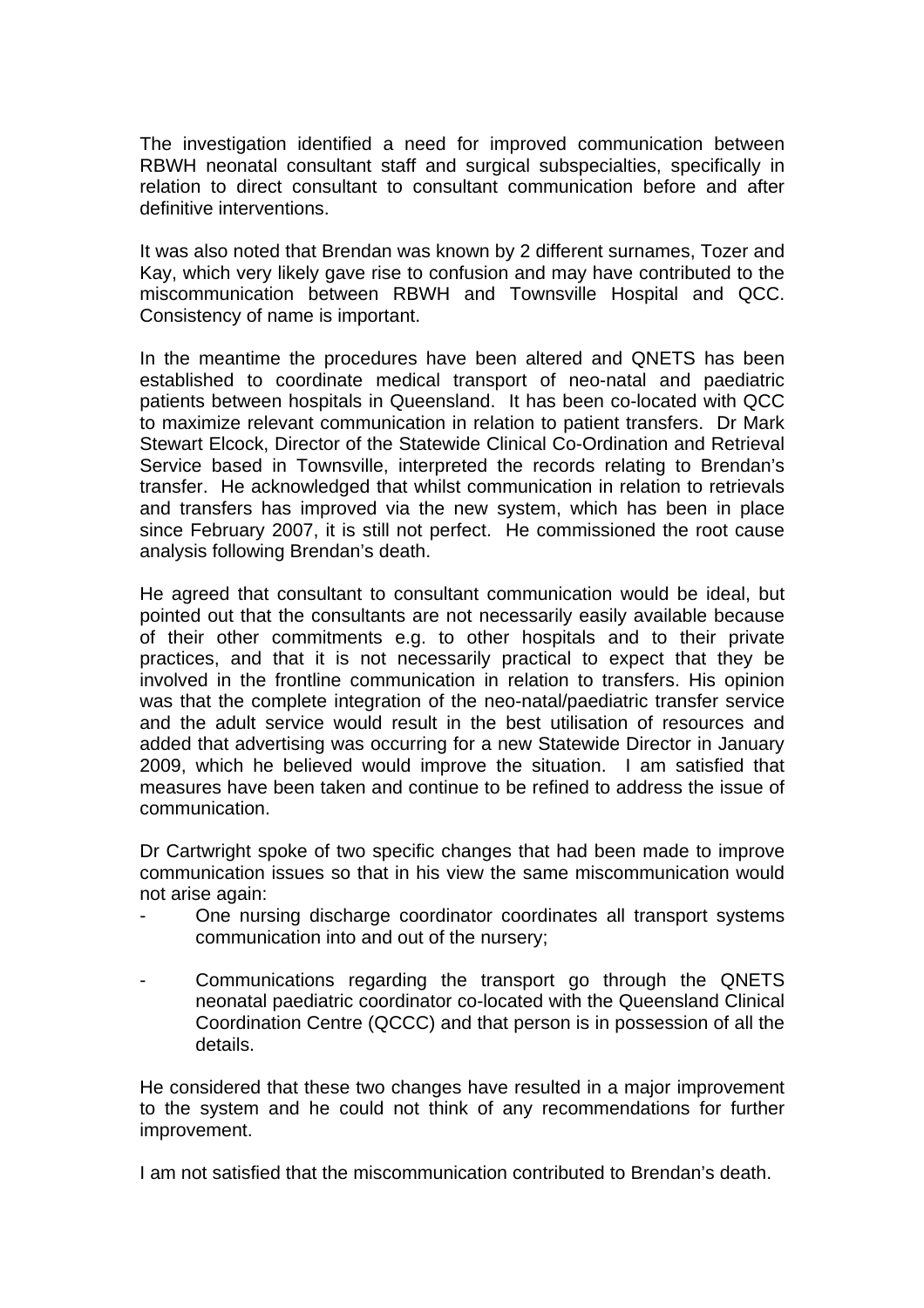## **Formal findings**

I am required under s 45 (2) of the *Coroners Act 2003* to make the following formal findings:

| Who the deceased person is: | Brendan Scott Kay born on 9 <sup>th</sup> June 2006 |
|-----------------------------|-----------------------------------------------------|
| When the person died:       | 20 <sup>th</sup> September 2006.                    |

How the person died: Brendan had developed sub-glottic stenosis as a result of prolonged intubation following his extremely premature birth at 26 weeks. His condition having been fully investigated, and found to be clinically insignificant, and having reached full-term, he died following discharge from hospital. His condition had been stable. He stopped breathing in his baby capsule in his parents' car shortly after a flight from Brisbane during which his functions were fully monitored. He had a feed shortly before setting out on the car journey. He was unable to be resuscitated. The mechanism of his death is unable to be found.

Where the person died: Ingham Hospital

What caused the person to die: Sudden Infant Death Syndrome against a background of sub-glottic stenosis associated with extreme prematurity.

## **Recommendations made during inquest**

I may, under s 46 of the *Coroners Act 2003* comment on anything connected with a death investigated at an inquest that relates to

(a) public health or safety; or

(b) the administration of justice; or

(c) ways to prevent deaths from happening in similar circumstances in the future.

Dr Guan Koh prepared a list of his recommendations which I have paraphrased as follows:

- appointment of a paediatric ENT surgeon in Townsville
- Central Coordination being required to call the medical consultant or registrar on call at both hospitals in relation to transfer arrangements
- Communication between consultants or if not possible, between junior doctors at both hospitals about plans for the baby who is to be back transferred
- Better communication of messages received in relation to a patient, to the consultant/registrar/nurse on duty that day within the department
- Training in CPR for all parents of babies with chronic lung disease
- Saturation check for one hour of babies with chronic lung disease in the baby car restraint before travel
- Parents to be seated next to baby while travelling to better observe baby.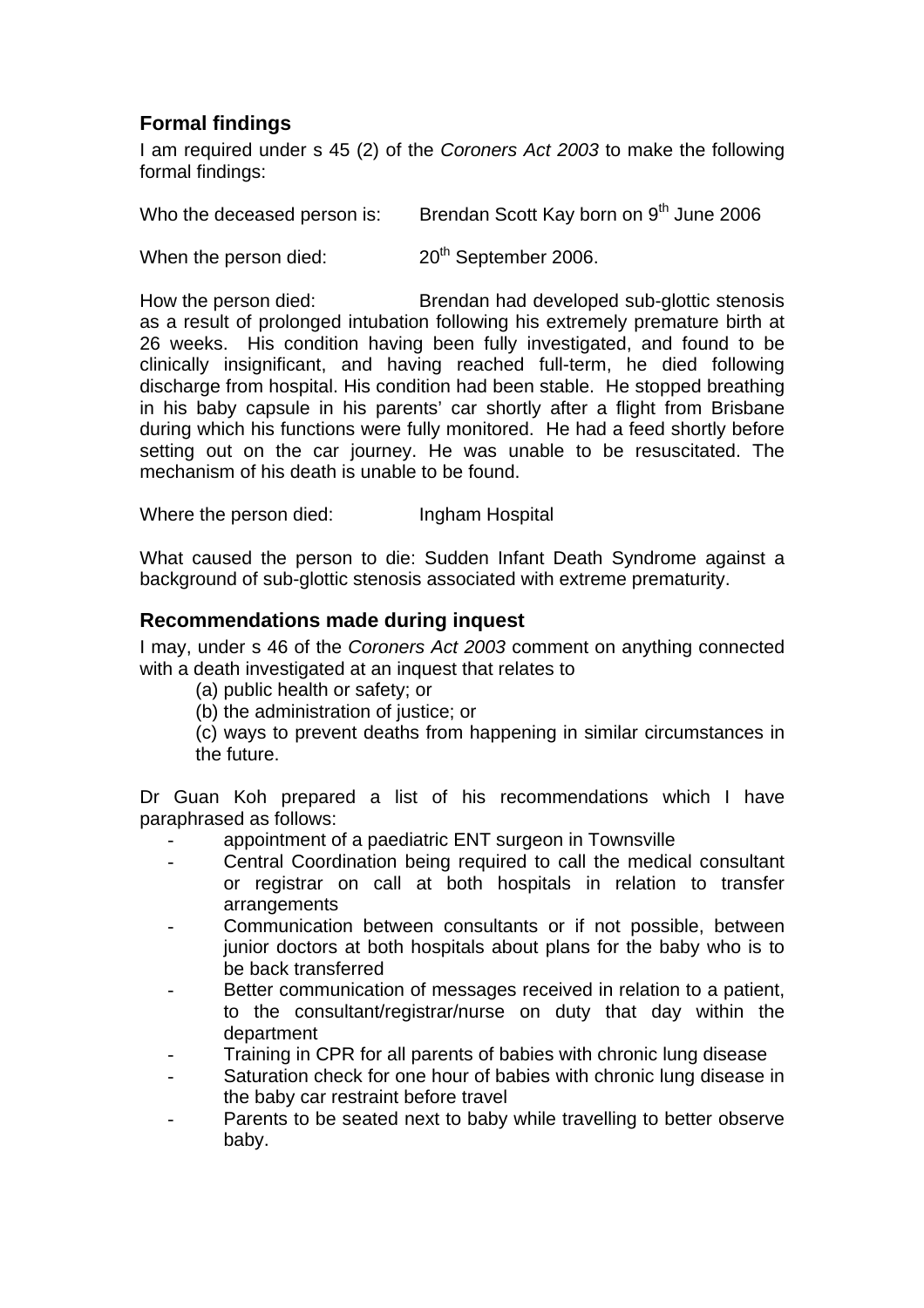- Avoid baby travelling at night (after dark). Clinicians should be more aware of distances and logistics of travel to ensure travel arrangements minimise the likelihood of travelling at night.
- Avoid giving baby a full feed if it is the first car trip.
- Create a simple access phone number for parents of babies wit ha chronic condition to enable contact with the on-call neonatologist consultant or registrar.
- All babies back transferring from Brisbane should transit in Mackay, Townsville or Cairns before returning to smaller centres
- The post mortem results should be provided to the senior clinicians involved with the care of the deceased patient.
- Patients should not be posted the results of the post-mortem. The results should be communicated by a trained person.

Many of these measures are already in place in Townsville and Brisbane.

Three journal articles were provided in relation to car restraints:

*Sudden infant deaths in sitting devices,* A Cote, A Bariram, M Deschenes, G hatzakin, Arch Dis Child 2008; 93: 384-389 downloaded from [www.adc.jmj.com](http://www.adc.jmj.com/)

*Safe Transportation of Premature Infants*, Committee on Injury and Poison Prevention and Committee on Fetus and Newborn, Pediatrics 1991;87;120- 122downloaded from [www.pediatrics.org](http://www.pediatrics.org/)

*Safe Transportation of Newborns at Hospital Discharge*, Committee on Injury and Poison Prevention, Pediatrics 1999;104;986-987 downloaded from [www.pediatrics.org](http://www.pediatrics.org/)

The results of the studies reported were inconclusive, however noted incidents of unexplained deaths amongst newborns less than 37 weeks gestation travelling in car seats. It is suspected that they may have suffered airway compromise due to their position.

Dr Kandasamy indicated that Townsville Hospital is already saturation monitoring babies of less than 37 weeks in car capsules prior to their discharge, and that despite the inconclusive nature of the literature, he supports the practice. He acknowledged that the practice would be very resource intensive to implement in every case, and might not be widely supported for both that reason and that the research results are inconclusive. It should be noted that Brendan had travelled all the way from Brisbane to Townsville via Mackay in a capsule with saturation monitoring in place all the way, which was probably longer than he would have been monitored in hospital in Townsville had he been re-admitted. He had demonstrated no difficulties.

Given the significant difference of opinion between the specialists involved in Brendan's treatment and Professor Williams as to the cause of death, and the absence of any formal consultation between the experts following an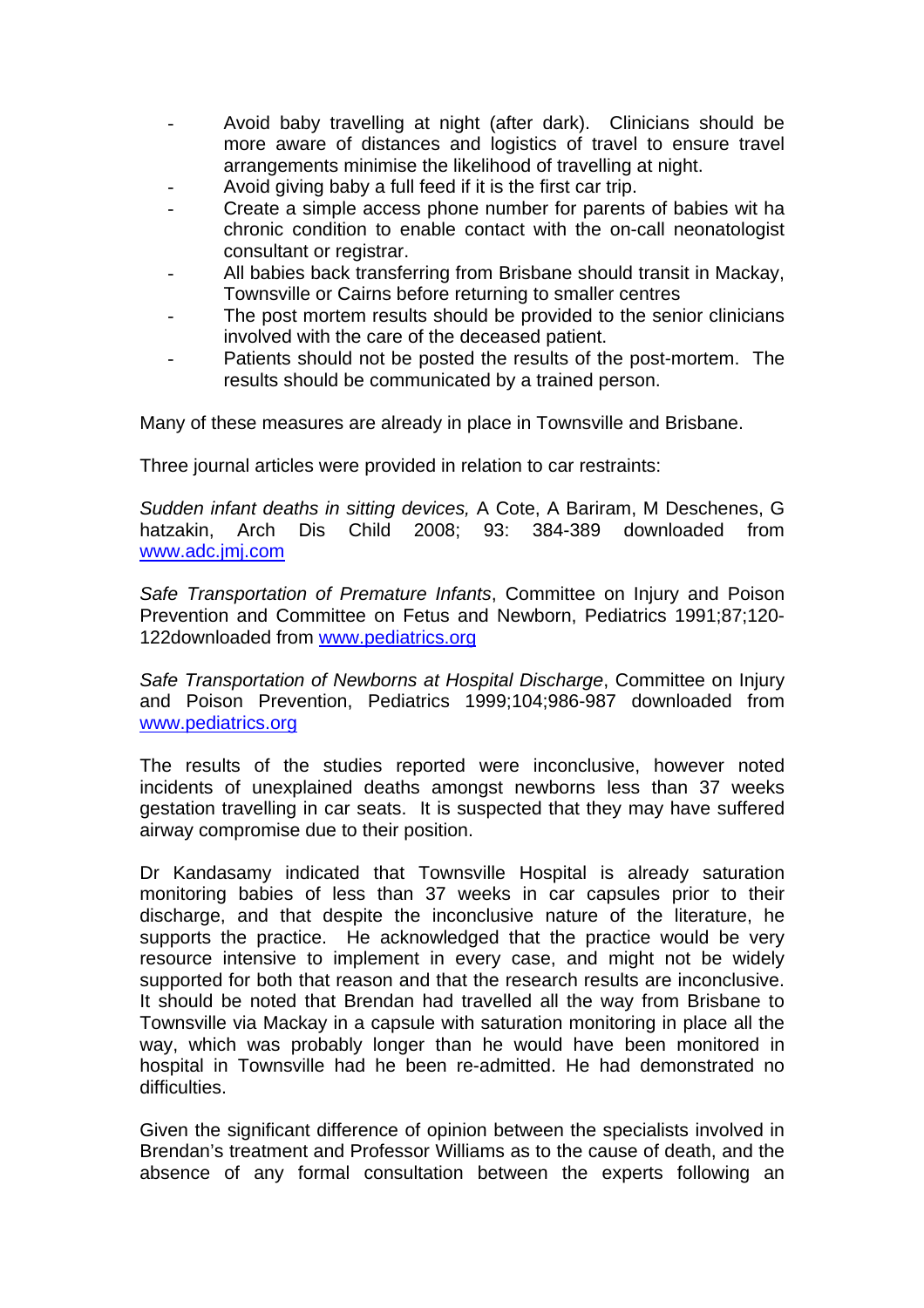unexpected death, Dr Whitehall supports the establishment of a system of death review with neonatologists and paediatricians and the pathologists in these kinds of death, to reach consensus on the cause of death. I consider that this would be a wise innovation.

In relation to the issue of whether babies on back-transfer should routinely overnight for observation in the referring hospital (in that case Townsville on return from Brisbane) before discharge home, Dr Gary Alcock, Neonatology Staff Specialist, Townsville Hospital, said that consideration should at least be given to that question by the consultants before back-transfer. None of the doctors were of the opinion that this would necessarily have made any difference in Brendan's case, and I accept that view.

## **Coroner's recommendations**

1. Active consideration should be given by the clinicians in all cases as to whether neonates returning from RBWH to the referring hospital should be returned for observation at the referring hospital before discharge however there is no basis for a blanket policy in this regard;

2. Where possible babies with chronic lung disease born prematurely should travel in daylight after discharge home, where travel exceeding 30 minutes is involved, and full feeds should be avoided. Parents should also be seated next to the capsule, for maximum observation;

3. Where a death occurs within one month of hospital discharge, the postmortem examination report should be provided as soon as it is available (promptly) to the treating hospital for provision to the relevant clinicians;

4. In the case of deaths in the first year of life, the forensic pathologist should consult with the treating clinicians in an effort to agree on the cause of death.

It would have been ideal in this case for the parents to have received the postmortem examination report in a more supportive environment, given the cause of death given by Professor Williams; however it is difficult to frame a recommendation that would cover such cases without placing an overly onerous duty on the Coroners Office and on Medical Staff. If the PM report were provided to the medical practitioners as per recommendation 3, then they would be in a better position if contacted by the parents to offer expert interpretation and support.

I accept that Queensland Health has been trying to recruit a paediatric ENT specialist in Townsville and the making of a recommendation by me has no practical value.

I also accept that improvements have been and are continuing to be made in relation to co-ordination of patient transfer, and that the matter is in hand. The miscommunication has been identified in this case and I make no specific recommendation.

Given the lack of professional consensus on car restraints, I am not prepared to recommend that saturation monitoring be carried out in all cases, due to the imposition on already stretched resources.